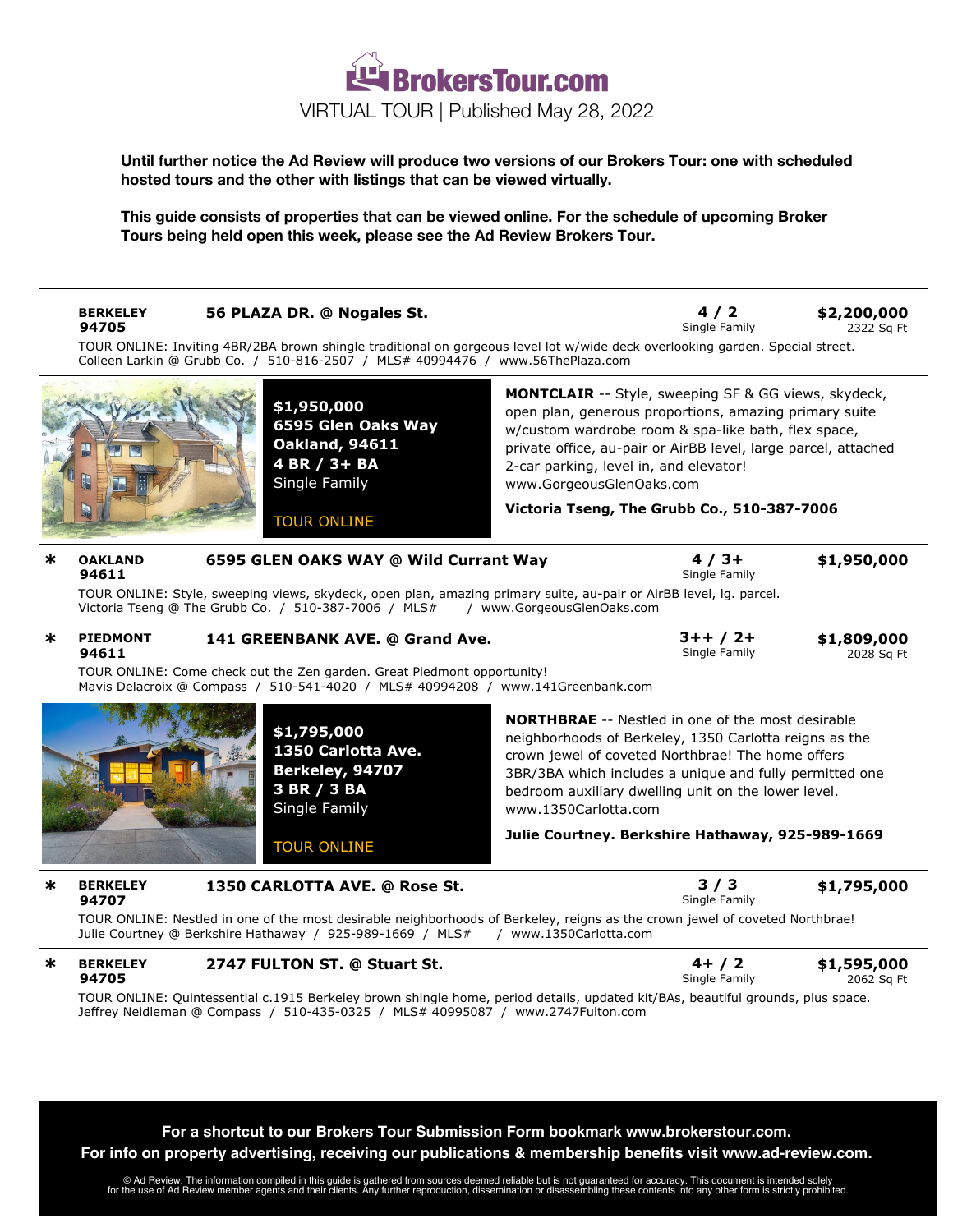

## **\* Asterisk indicates properties appearing new this week**

## ! **Indicates properties that are new additions or have been revised since the weekend edition**

|                                                                                                                                                                                                                            | <b>PT. RICHMOND</b><br>94801                                                                                                                                    | 214 SEAVIEW DR. @ Seacliff Dr.                                                                                                                                                                                                     | $4+ / 2+$<br>Single Family | \$1,499,999<br>2618 Sq Ft |
|----------------------------------------------------------------------------------------------------------------------------------------------------------------------------------------------------------------------------|-----------------------------------------------------------------------------------------------------------------------------------------------------------------|------------------------------------------------------------------------------------------------------------------------------------------------------------------------------------------------------------------------------------|----------------------------|---------------------------|
|                                                                                                                                                                                                                            |                                                                                                                                                                 | TOUR ONLINE: Unique 4 bedroom home with San Francisco views from each bedroom! Great room w/views, multiple decks w/views!<br>Julia Bivins @ Compass / 510-507-848 / MLS# 40993681 / www.214Seaview.com                            |                            |                           |
|                                                                                                                                                                                                                            | <b>OAKLAND</b><br>94611                                                                                                                                         | 5845 SNAKE RD. @ Moraga Ave.                                                                                                                                                                                                       | $3+ / 2$<br>Single Family  | \$1,199,000<br>1632 Sq Ft |
|                                                                                                                                                                                                                            |                                                                                                                                                                 | TOUR ONLINE: Nestled in the Montclair hills & right above Montclair village is this beautifully updated contemp. home.<br>Patrick Nagel @ Wells & Bennett Realtors / 510-485-7216 / MLS# 40994265 / www.5845snakerd.com            |                            |                           |
|                                                                                                                                                                                                                            | <b>BERKELEY</b><br>94703                                                                                                                                        | 1515 DERBY ST. @ Sacramento St.                                                                                                                                                                                                    | 4/2<br>Single Family       | \$1,188,000<br>1355 Sq Ft |
|                                                                                                                                                                                                                            |                                                                                                                                                                 | TOUR ONLINE: Single family home-ish. One of 2 freestanding homes in South Berkeley. Magical secret garden in the front.<br>Melody Hultgren @ Nova Real Estate / 415.601.6015 / MLS# 40993677 / www.1515derby.com                   |                            |                           |
|                                                                                                                                                                                                                            | <b>OAKLAND</b><br>94611                                                                                                                                         | 45 CHELTON LN. @ Chelton Dr.                                                                                                                                                                                                       | 4/2<br>Single Family       | \$1,065,000<br>1670 Sq Ft |
| TOUR ONLINE: Updated, tranguil, large decks overlook miles of Montclair hillls out to ocean. Easy drive to school, Village & Hwy.13.<br>Laurel Strand @ Coldwell Banker / 510-303-8301 / MLS# 40992482 / www.45Chelton.com |                                                                                                                                                                 |                                                                                                                                                                                                                                    |                            |                           |
| $\ast$                                                                                                                                                                                                                     | <b>OAKLAND</b><br>94609                                                                                                                                         | 4169 WEBSTER ST. @ 42nd St.                                                                                                                                                                                                        | $2/1$<br>Single Family     | \$998,000<br>1170 Sq Ft   |
|                                                                                                                                                                                                                            |                                                                                                                                                                 | TOUR ONLINE: Temescal Gem charming newly updated 2Bed/1Bath with a wonderful backyard for entertaining.<br>Hope Broderick @ Compass / 510-967-2294 / MLS# 40994935 / www.4169Webster.com                                           |                            |                           |
| ∗                                                                                                                                                                                                                          | <b>OAKLAND</b><br>94619                                                                                                                                         | 4130 REDDING ST. @ Maybelle Ave.                                                                                                                                                                                                   | 6/3<br>Single Family       | \$899,000<br>1780 Sq Ft   |
|                                                                                                                                                                                                                            | TOUR ONLINE: Wonderful single family home 6Bed/3bath with new hardwood floors.<br>Hope Broderick @ Compass / 510-967-2294 / MLS# 40994974 / www.4130Redding.com |                                                                                                                                                                                                                                    |                            |                           |
|                                                                                                                                                                                                                            | <b>ALBANY</b><br>94706                                                                                                                                          | 944 TALBOT AVE. @ Solano Ave.                                                                                                                                                                                                      | $2/1$<br>Single Family     | \$899,000<br>756 Sq Ft    |
|                                                                                                                                                                                                                            |                                                                                                                                                                 | TOUR ONLINE: Beautifully updated home half a block from Solano Ave! Full height basement that runs front to rear. Beautiful yard.<br>Daniel Winkler @ Winkler Real Estate Group / 510-421-4528 / MLS# 40994051 / www.944talbot.com |                            |                           |
|                                                                                                                                                                                                                            | <b>OAKLAND</b><br>94609                                                                                                                                         | 5500 VICENTE WAY @ Claremont Ave.                                                                                                                                                                                                  | 2/1<br>Single Family       | \$798,000<br>875 Sq Ft    |
|                                                                                                                                                                                                                            |                                                                                                                                                                 | TOUR ONLINE: A charming bungalow steps to Temescal Alley's boutiques, eateries and Whole Foods. SOH 5/22 2-4:30pm.<br>Mark P. Choi @ Compass / 510-381-1116 / MLS# 40992864 / www.5500VicenteWay.com                               |                            |                           |
| $\ast$                                                                                                                                                                                                                     | <b>BERKELEY</b><br>94705                                                                                                                                        | 2310 PRINCE ST. @ Telegraph/ Deakin                                                                                                                                                                                                | $1+ / 1$<br>Condo          | \$789,000<br>1015 Sq Ft   |
|                                                                                                                                                                                                                            |                                                                                                                                                                 | TOUR ONLINE: Baja Elmwood: Walker/Biker "Paradise" 1915 Edwardian garden condo in 4-plex. 1+BR, Sep entrance, w/d & huge yard!<br>Diana Yonkouski @ Bay Area Properties / 510.368.1440 / MLS# 40994710 / www.2310Prince.com        |                            |                           |
| $\ast$                                                                                                                                                                                                                     | <b>RICHMOND</b><br>94804                                                                                                                                        | 1547 MARIPOSA ST. @ Tehama Ave.                                                                                                                                                                                                    | $2/1$<br>Single Family     | \$699,000<br>893 Sq Ft    |
|                                                                                                                                                                                                                            |                                                                                                                                                                 | TOUR ONLINE: Charming Annex Bungalow with bonus space & recent upgrades + more!<br>Jen Wolan @ District Homes / 510-909-4762 / MLS# 40994729 / www.1547mariposa.com                                                                |                            |                           |